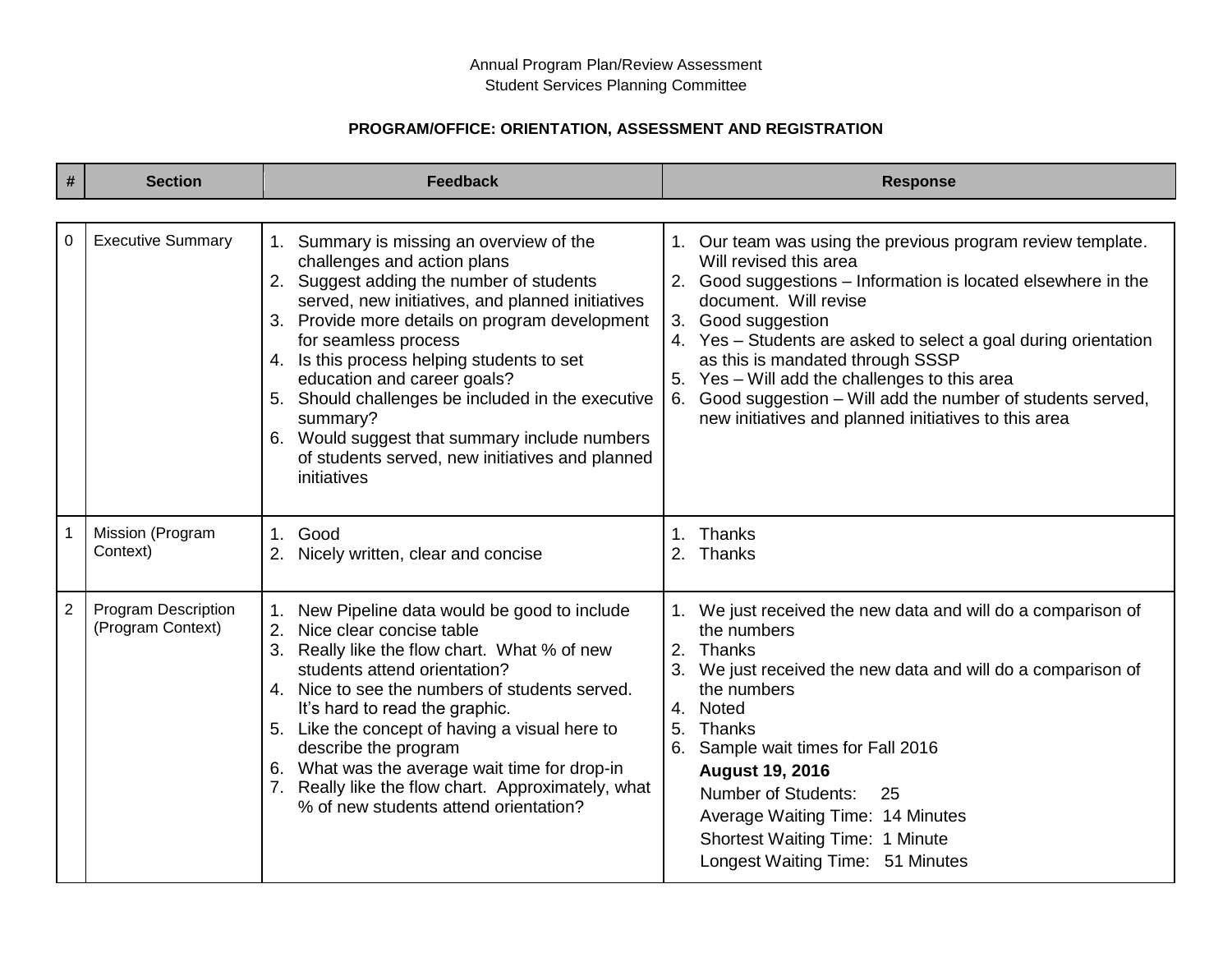|                |                                                   |                                                                                                                                                                                                                                                                                                                                                                                                                                                                                                                                                                                                                                                                                                                                                                                                                                                                        |                      | <b>August 22, 2016</b><br><b>Number of Students:</b><br>68<br>Average Waiting Time: 28 Minutes<br><b>Shortest Waiting Time: 0 Minutes</b><br>Longest Waiting Time: 1 Hour, 4 Minutes<br>Source: SARS Counseling Grid<br>7. We just received the new data and will do a comparison of<br>the numbers                                                                                                                                                                                                                                                                                                                                                                                                                                                                                                                                                                                                                                                                                                                                                                                                                                                                                                                       |
|----------------|---------------------------------------------------|------------------------------------------------------------------------------------------------------------------------------------------------------------------------------------------------------------------------------------------------------------------------------------------------------------------------------------------------------------------------------------------------------------------------------------------------------------------------------------------------------------------------------------------------------------------------------------------------------------------------------------------------------------------------------------------------------------------------------------------------------------------------------------------------------------------------------------------------------------------------|----------------------|---------------------------------------------------------------------------------------------------------------------------------------------------------------------------------------------------------------------------------------------------------------------------------------------------------------------------------------------------------------------------------------------------------------------------------------------------------------------------------------------------------------------------------------------------------------------------------------------------------------------------------------------------------------------------------------------------------------------------------------------------------------------------------------------------------------------------------------------------------------------------------------------------------------------------------------------------------------------------------------------------------------------------------------------------------------------------------------------------------------------------------------------------------------------------------------------------------------------------|
| $\mathbf{3}$   | Community and Labor<br>Needs (Program<br>Context) | 1.                                                                                                                                                                                                                                                                                                                                                                                                                                                                                                                                                                                                                                                                                                                                                                                                                                                                     | 1.                   |                                                                                                                                                                                                                                                                                                                                                                                                                                                                                                                                                                                                                                                                                                                                                                                                                                                                                                                                                                                                                                                                                                                                                                                                                           |
| $\overline{4}$ | Major Accomplishment<br>(Looking back)            | 1. Excellent Overview of Accomplishments<br>2. Describe the impact of hiring the OAII<br>3. Great accomplishments - Are there others<br>specific to registration?<br>4. Add information about hiring new OAII<br>How long does the hands on training session<br>for teaching a student vital online college<br>resources take?<br>6. Are the trainings as needed or are they<br>regularly scheduled?<br>7. Are you able to see when students finish the<br>online orientation? How long does the in<br>person vs the online orientation take?<br>8. Lots of accomplishments<br>9. Great job. Clearly have an impact on student<br>success<br>10. Very impressive result for new student<br>orientation 99% satisfaction<br>11. Probably should add Steven to this part and its<br>impact<br>12. Great accomplishments<br>13. Are there others specific to registration | 1.<br>4.<br>5.<br>6. | Thanks<br>Looking back, OAII had not been hired<br>Out of sample group of students 94% of students registered<br>in either Summer and/or Fall, We are heavily involved in<br>Proactive Registration which reaches out to basic<br>skills students encouraging them to take advantage of priority<br>registration, students now receive emails reminding them of<br>their appointment and if they miss their date a reminder is<br>sent reminding them to register and BANNER XE is coming<br>in Fall which will give registration a brand new look and feel<br>Looking back, OAII had not been hired<br>30 to 40 minutes which is the second part of orientation<br>Trainings are regularly scheduled during the second half of<br>orientation<br>7. Not at this time. Students notify us when they are done.<br>In-person orientation is a max of 1.5 hours including the<br>hands on training and the online is self-pased<br>8. Thanks<br>9. Thanks<br>10. Thanks<br>11. Looking back, OAII had not been hired<br>12. Thanks<br>13. Out of sample group of students 94% of students registered<br>in either Summer and/or Fall, we are heavily involved in<br>Proactive Registration which reaches out to basic skills |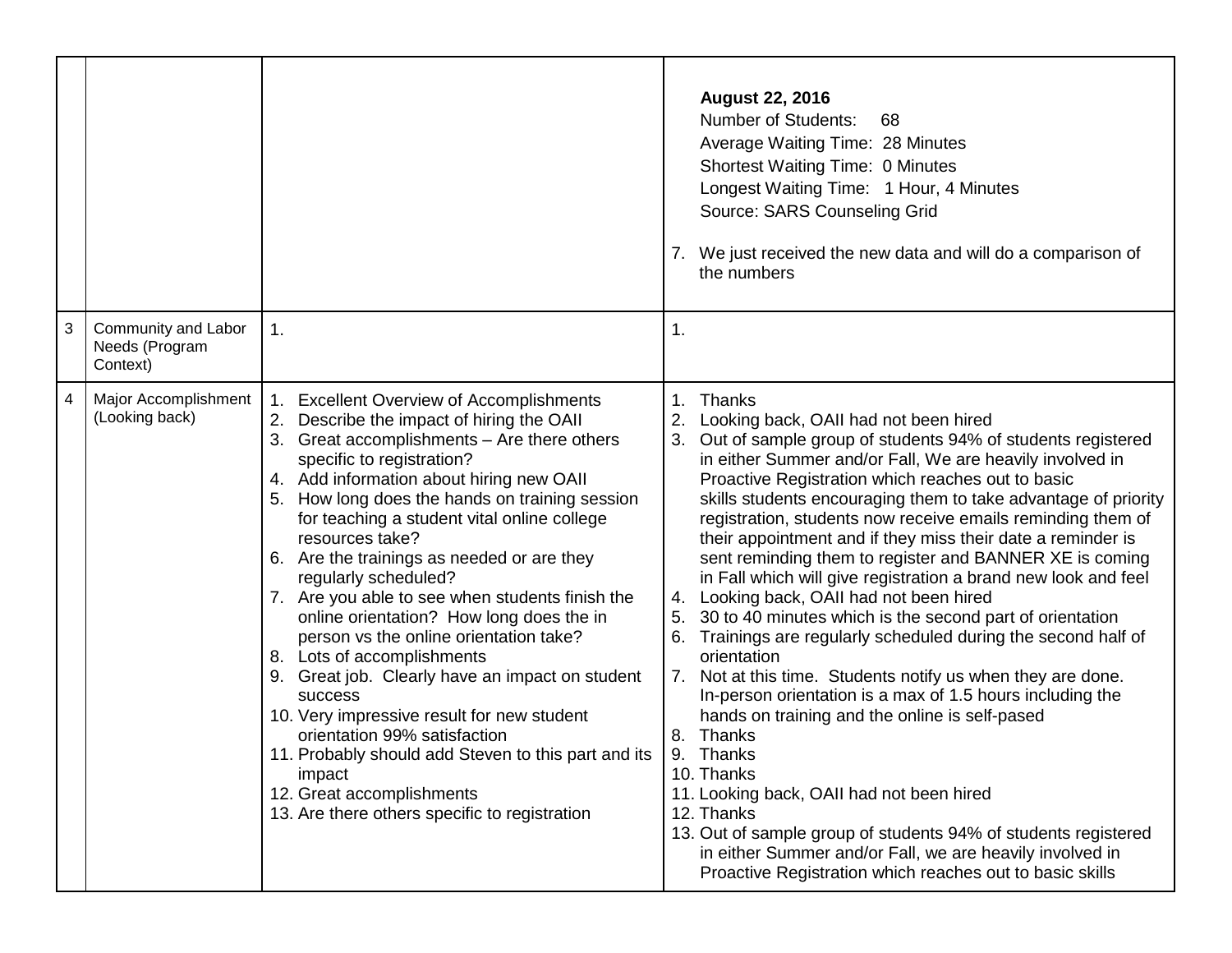|        |                                                     | students encouraging them to take advantage of priority<br>registration, students now receive emails reminding them of<br>their appointment and if they miss their date a reminder is<br>sent reminding them to register and BANNER XE is coming<br>in Fall which will give registration a brand new look and feel                                                                                                                                                                                                                                                                                                                                                                                                                                                                                                                                                                                                                                                                                                                                                                                                                                                                                                                                                                                               |  |
|--------|-----------------------------------------------------|------------------------------------------------------------------------------------------------------------------------------------------------------------------------------------------------------------------------------------------------------------------------------------------------------------------------------------------------------------------------------------------------------------------------------------------------------------------------------------------------------------------------------------------------------------------------------------------------------------------------------------------------------------------------------------------------------------------------------------------------------------------------------------------------------------------------------------------------------------------------------------------------------------------------------------------------------------------------------------------------------------------------------------------------------------------------------------------------------------------------------------------------------------------------------------------------------------------------------------------------------------------------------------------------------------------|--|
| 5      | Impact of Resource<br>Allocations (Looking<br>back) | 1. Add information regarding how the hiring of the<br>1. Looking back, OAII had not been hired<br>new OAII impacted how we serve new<br>students                                                                                                                                                                                                                                                                                                                                                                                                                                                                                                                                                                                                                                                                                                                                                                                                                                                                                                                                                                                                                                                                                                                                                                 |  |
| 6<br>Α | State of the Program -<br>Observation               | 1. Great information on Proactive Registration<br>Thank you<br>1.<br>2. Great job responding to the delay in common<br>Unfortunately not, the process has been state driven.<br>Yes - From October 2016 to now we had 1903 orientations<br>assessment. Could we have done anything<br>differently looking back?<br>started and 526 completed. The majority of students<br>Has the on-line orientation increased the<br>continue to use the in-person option<br>number of students attending orientation?<br>Thanks<br>4.<br>Thanks<br>4. Great data<br>5.<br>5. Clear and easy to read tables<br>Great suggestion<br>6. Add a strength like: Outstanding customer<br>7.<br>Will reword the challenges<br>service consistently delivering acute and timely<br>8.<br>Thanks<br>information vital to student success and<br>9. Yes – From October 2016 to now we had 1903 orientations<br>started and 526 completed. The majority of students<br>retention<br>7. The $1^{st}$ and $2^{nd}$ challenges seem like goals<br>continue to use the in-person option<br>rather than challenges<br>8. Thank you for all the wonderful work that your<br>team has done in helping students transition to<br>our college smoothly<br>9. Has the online orientation increased the<br>number of students attending orientation? |  |
| 6<br>B | State of the Program -<br>Evaluation                | Thanks<br>1. Excellent strategies to implement changes for<br>1.<br>improvement<br>Thanks<br>Yes - Currently available on Websmart<br>2. Very thoughtful list of possible program<br>4. Yes - Just started offering this service<br>changes<br>No - The on-line orientation is available all year round<br>3. Can we use online orientation for off campus<br>6.<br>Noted<br>sites?<br>4. Do we have staffing to provide orientation for<br>7.<br>Thanks<br>off campus sites?<br>8. Thanks<br>5. You say that an improvement to your program<br>would be to offer on-line orientation sessions<br>throughout the registration period. Are                                                                                                                                                                                                                                                                                                                                                                                                                                                                                                                                                                                                                                                                        |  |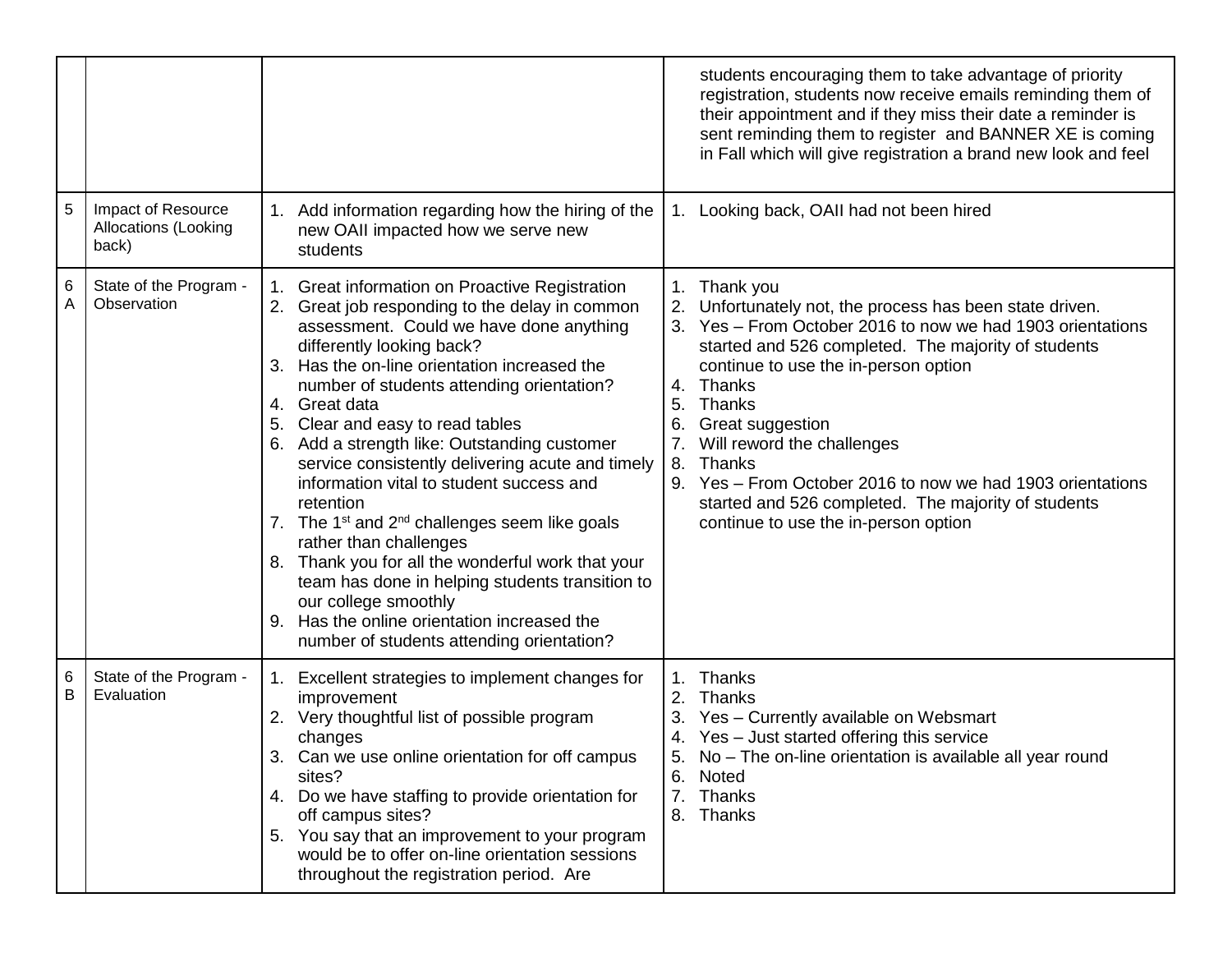|                     |                                                                                                                              | students only able to take the online orientation<br>during specific dates and times?<br>Perhaps aligning the changes to address<br>6.<br>corresponding challenges<br>Great<br>7.<br>Very thoughtful list of possible changes<br>8.        |                                                                                                                                 |
|---------------------|------------------------------------------------------------------------------------------------------------------------------|--------------------------------------------------------------------------------------------------------------------------------------------------------------------------------------------------------------------------------------------|---------------------------------------------------------------------------------------------------------------------------------|
| 7<br>Α              | <b>Current Service Area</b><br>Outcomes (SAOs)<br>Assessment and<br><b>Student Learning</b><br>Outcomes (SLOs)<br>Assessment | 1. Updated pipeline data will be interesting to<br>review to see if there is an improvement<br>2. New student orientation satisfaction survey<br>seems like an SLO.<br>3. New student orientation satisfaction survey<br>seems like an SLO | 1. Noted – Information just released, will need to do a<br>comparison<br>Will revise wording<br>2.<br>Will revise wording<br>3. |
| $\overline{7}$<br>B | SAO Assessment Plan                                                                                                          | Excellent SAO assessment plan<br>1.<br>2. Straightforward                                                                                                                                                                                  | 1.<br>Thanks<br>2.<br>Thanks                                                                                                    |
| 7<br>С              | <b>SAO Assessment</b><br>Results and Impact                                                                                  | 1. Excellent SAO assessment and results<br>2. 99% !!!!!<br><b>Excellent results</b><br>3.<br>Great chart showing satisfactory survey<br>4.<br>numbers!<br>5. Excellent results                                                             | Thanks<br>1.<br>2.<br>Thanks<br>3.<br>Thanks<br>Thanks<br>4.<br>5.<br>Thanks                                                    |
| 7<br>D              | <b>SLO Assessment Plan</b>                                                                                                   | $\mathbf{1}$ .                                                                                                                                                                                                                             | $\mathbf 1$ .                                                                                                                   |
| 7<br>E              | <b>SLO Assessment</b><br>Results and Impact                                                                                  | 1. 100% !!!!!!<br>It's great to see the SLO Orientation Report<br>2.<br>data<br>3. Wonderful Graph<br>Really great efforts with orientation and student<br>4.<br>awareness                                                                 | Thanks<br>Thanks<br>3.<br>Thanks<br>4. Thanks                                                                                   |
| 7<br>F              | SAOs and SLOs for<br>the Next Review Cycle                                                                                   | 1. Nice clearly laid out table!<br>2. Very detailed<br>3. Great work!                                                                                                                                                                      | Thanks<br>1.<br>2.<br>Thanks<br>3.<br>Thanks<br>4. Good suggestion                                                              |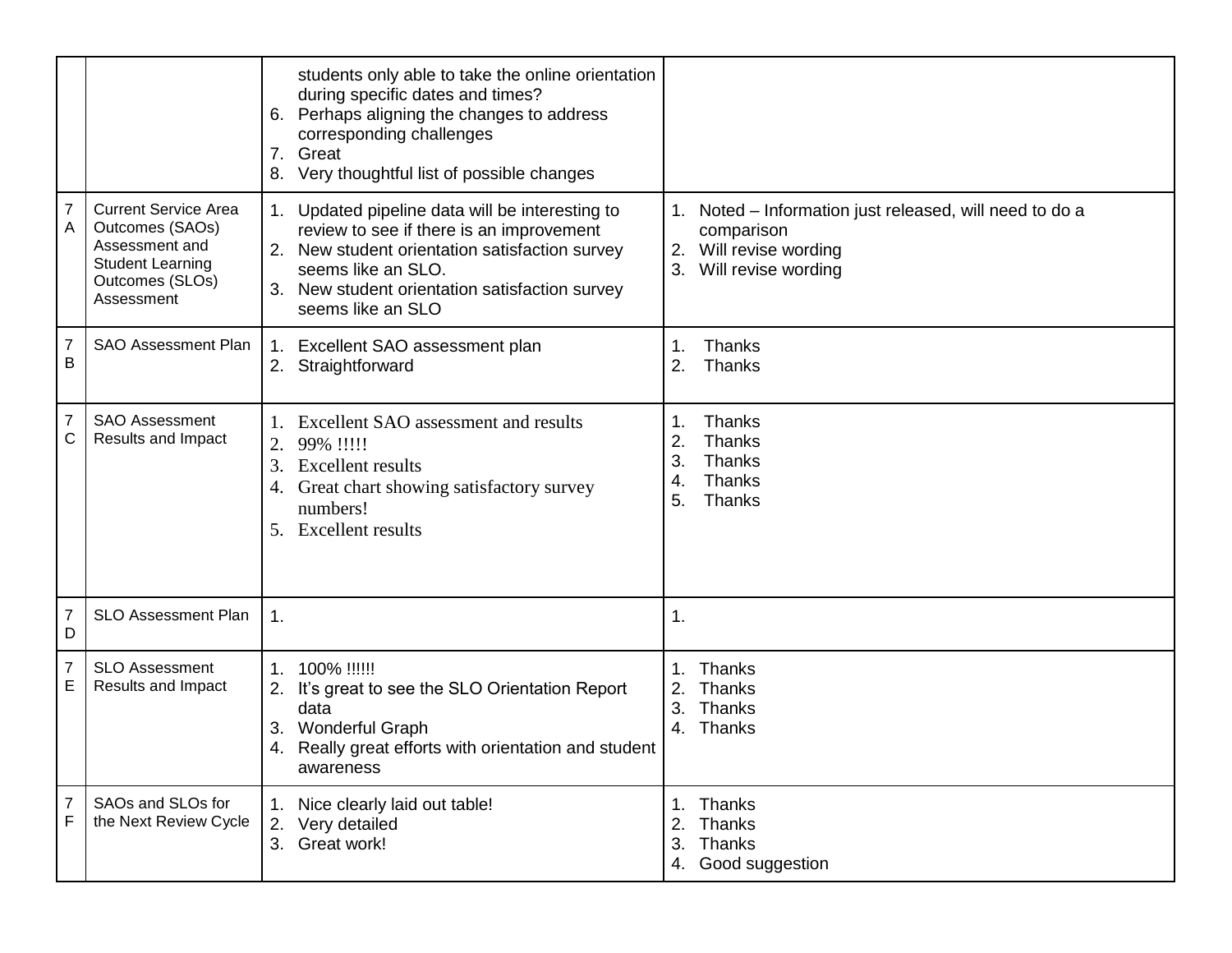|   |                                                      | 4. Include the text message to remind students<br>about registration. Students seem to respond<br>well with texts.<br>5. Clear and concise. Well done!                                                                                                                                                                         | 5. Thanks                                                                             |
|---|------------------------------------------------------|--------------------------------------------------------------------------------------------------------------------------------------------------------------------------------------------------------------------------------------------------------------------------------------------------------------------------------|---------------------------------------------------------------------------------------|
| 8 | Equipment,<br>technology, and<br>facilities requests | Funding for PEP and Hourly Staff will need to<br>be requested in the 2017-2018 budget<br>planning. More details may need to be<br>provided<br>Clear information on the need for registration<br>2.<br>"Hourly" and resources for PEP<br>Clear information on the need for registration<br>3.<br>"Hourly" and resources for PEP | 1. Team will be put forward request next budget cycle<br>Thanks<br>2.<br>3.<br>Thanks |
| 9 | <b>Strategic Action plans</b>                        | 1.                                                                                                                                                                                                                                                                                                                             |                                                                                       |

## **Overall Commendations:**

- 1. Excellent Program Review. Major accomplishments are well documented and program improvements are specific and student centered. The list of accomplishments by Counseling was very impressive. I'm happy to see that students are seeing a great benefit from the resources you received. I particularly like that evening counseling hours can be offered since there a lot of evening students and they sometimes have a hard time getting support they need.
- 2. I just want to comment that I strongly believe highlighting both the DRC and PCC during the orientation process as you've done for some time now has contributed to our growth in both of those programs and more importantly has worked towards destigmazing disability and mental health services on our campus. Thank you for all that you do!
- 3. Perhaps more information specific to the registration component.
- 4. As usual the services provided by the Welcome Center, Orientation and Assessment/Placement Services and Registration have been vital to start our students on the right path to academic success. It's good to see that methods to streamline things such as registration are being provided to students. I'm sure they appreciate it as starting a college career or returning to school can be stressful enough as it is. Great job!
- 5. Clear and concise Program Review. This was easy to follow and understand. Wonderful graphics illustrated key take-aways. I really appreciated reading sections 9-14.
- 6. Very impressive accomplishments. Your department is essential to the student success. Thank you for all the wonderful work!
- 7. Provided a comprehensive look at accomplishments and goals

## **Overall Recommendations:**